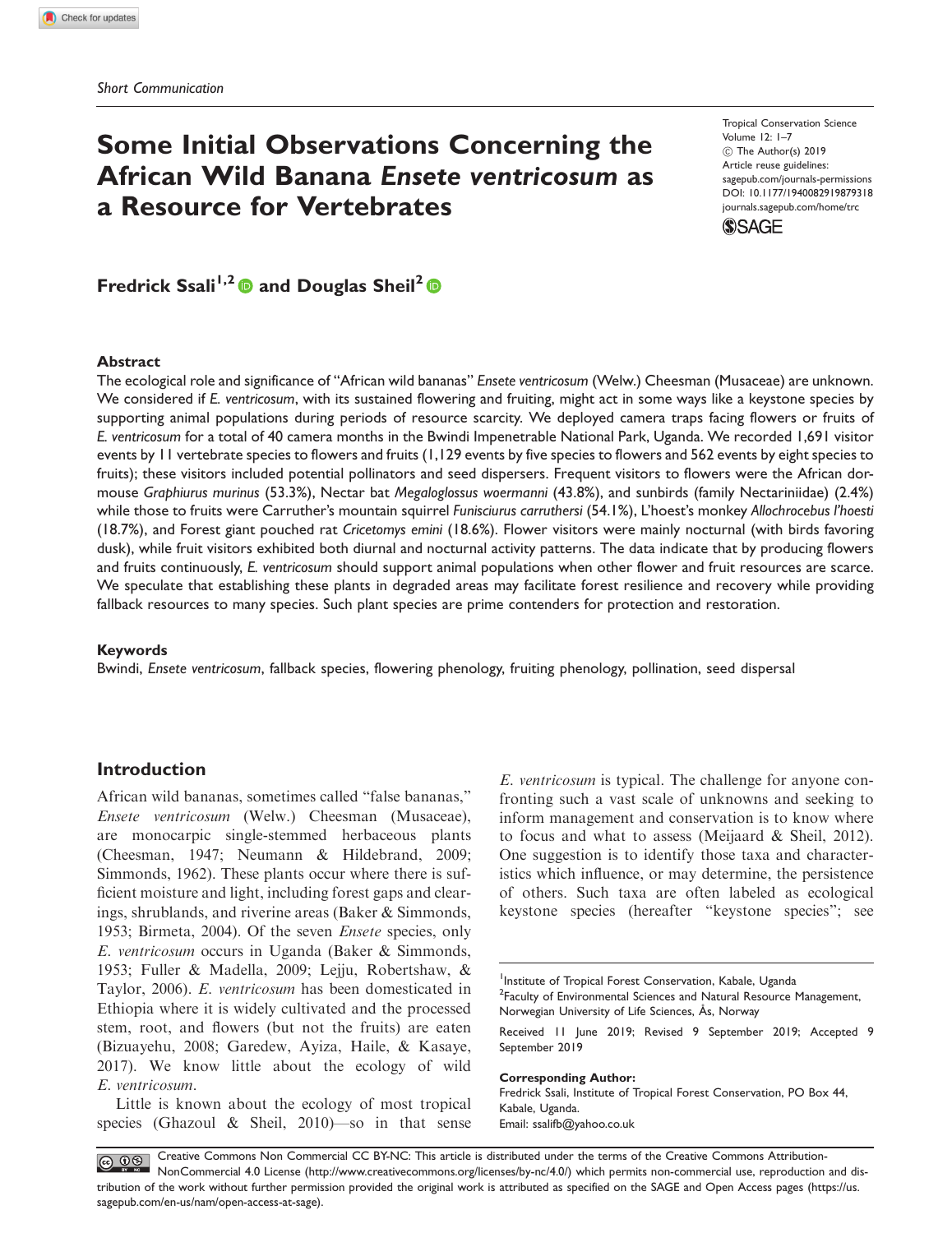Diaz-Martin, Swamy, Terborgh, Alvarez-Loayza, & Cornejo, 2014; Kattan & Valenzuela, 2013; Peres, 2000). Identifying such taxa and characterizing the nature and significance of their ecological contribution remain challenging. The aim is not to simply classify species into two classes (i.e., keystone and nonkeystone species) but to better recognize their role and contribution. Camera traps offer a simple option.

E. ventricosum is uncommon in the East African mountain forests but can be locally common in disturbed and open sites and at forest edges. It produces a persistent inflorescence with large amounts of nectar and protein-rich pollen and numerous fleshy fruits (Katende, Birnie, & Tengnäs, 1995; Nayar, 2010; F. S. and D. S., personal observation). We postulated that E. ventricosum is a potential keystone species based on our informal observations over 2 years that it produces flowers and fruits all year-round thus potentially supporting nectivores and frugivores when other food resources are scarce. Unfortunately, we cannot readily assess whether a species has such attributes. We propose a three-step process: (a) identify a promising species (i.e., E. ventricosum), (b) make an initial assessment, and (c) address more specific questions if justified. The second step is what we present in this article.

Here, we clarify which animals feed on E. ventricosum and when this occurs. We used camera traps to record animals that visited flowers and fruits and show that these simple and relatively low-cost methods offer novel insights that can inform conservation practice.

# Methods

Site: The study was conducted in the Bwindi Impenetrable National Park ("Bwindi") in Uganda  $(0°53' - 1°08' S, 29°35' - 29°50' E), a UNESCO World$ Heritage site since 1994 (Howard, 1991; International Union for Conservation of Nature, 1994). Bwindi's climate is equatorial with two dry seasons from December to January and June to August (Kasangaki, Bitariho, Shaw, Robbins, & McNeilage, 2012). Annual rainfall ranges from 1,130 to 2,390 mm and the mean temperature ranges between  $7^{\circ}$ C and  $29^{\circ}$ C depending on elevation (ITFC unpublished). Bwindi has rugged topography and is relatively rich in plant and animal species, including several large mammals of international conservation interest such as the Mountain gorillas (Gorilla beringei beringei Matschie), Eastern chimpanzees (Pan troglodytes schweinfurthii Giglioli), and African bush elephant (Loxodonta africana Blumenbach). The forest has been influenced by prolonged human activity and much of the area has persistent herbaceous and secondary vegetation—which is known to be decades old and believed to result primarily from human activities including fires, timber extraction, and cultivation as well as from natural processes including landslides and feeding by elephants (Babaasa et al., 2004; Butynski, 1984; Ssali, Moe, & Sheil, 2017).

Camera-trap observations were conducted between November 2011 and February 2013 spanning rainy and dry seasons. We selected 40 E. ventricosum plants located in a valley containing secondary vegetation near the Institute of Tropical Forest Conservation (ITFC)—a research station at Ruhija (2,355 m asl). We deployed between five and six cameras at any one time and moved them after 30 to 40 days for seven trapping periods, facing different plants each time (see Supplemental Material for details).

# **Results**

From a total of 892 camera-trap days over 13 months, 3,480 out of 55,850 flower visitor images and 7,704 out of 55,587 fruit visitor images were useable. The total number of verified vertebrate camera-trap "events" (i.e., an animal seen in one or more of the event images) was 1,129 and 562 for flower and fruit visitors, respectively (Tables 1 and 2). All animal images were of single individuals except for 24 events which included groups of two or three L'hoest's monkeys Allochrocebus l'hoesti P. Sclater feeding on fruit, and one event with one image of a Servaline genet Genetta servalina Pucheran photographed with an African dormouse Graphiurus murinus Desmarest in its mouth (Figure 1).

The most common flower visitors were the African dormouse (53.3%), Nectar bat M. woermanni Pagenstecher (43.8%), and sunbirds (family Nectariniidae; 2.4%) (Table 1 and Figure 1). Fruits were visited by Carruther's mountain squirrel F. carru*thersi* Thomas  $(54.1\%)$ , L'hoest's monkey  $(18.7\%)$ , and Forest giant pouched rat C. emini Wroughton (18.6%) (Table 2 and Figure 1). The plants were also visited by predators including Servaline genet (0.1%), African wood

Table 1. Number of Flower Visitor "Events" During a Total of 475 Camera Days ( $n = 3,480$  Useable Images Out of a Total of 55,850 Images).

| Scientific name                               | Camera<br>events |
|-----------------------------------------------|------------------|
| Graphiurus murinus<br>Desmarest, 1822         | 597              |
| Megaloglossus woermanni<br>Pagenstecher, 1885 | 491              |
| Nectariniidae                                 | 27               |
| Nandinia binotata Gray, 1830                  | 4                |
| Genetta servalina Pucheran                    | l 20             |
|                                               |                  |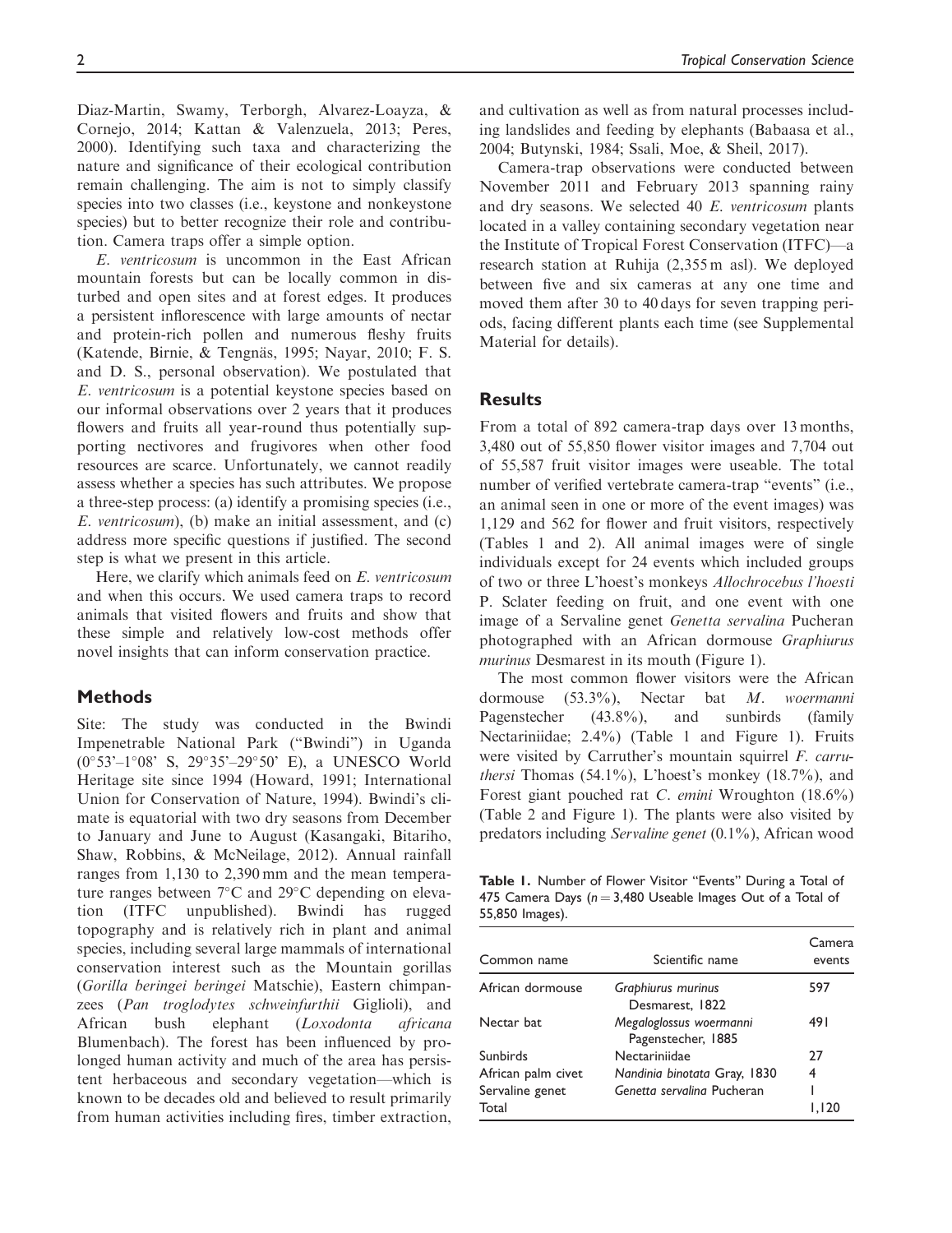| 55,587 Images). |                                                                                                                                 |  |  |  |  |
|-----------------|---------------------------------------------------------------------------------------------------------------------------------|--|--|--|--|
|                 | <b>Table 2.</b> Number of Fruit Visitor "Events" During a Total of 417 Camera Days ( $n = 7.704$ Clear Images Out of a Total of |  |  |  |  |

| Common name                   | Scientific name                      | Camera events<br>300 |  |
|-------------------------------|--------------------------------------|----------------------|--|
| Carruther's mountain squirrel | Funisciurus carruthersi Thomas, 1906 |                      |  |
| L'hoest's monkey              | Allochrocebus l'hoesti P. Sclater    | 104                  |  |
| Forest giant pouched rat      | Cricetomys emini Wroughton, 1910     | 103                  |  |
| Olive baboon                  | Papio anubis Lesson                  | 29                   |  |
| African dormouse              | Graphiurus murinus Desmarest, 1822   | $\overline{14}$      |  |
| African soft-furred mice      | Praomys sp Thomas, 1955              |                      |  |
| African wood owl              | Strix woodfordii A. Smith, 1834      |                      |  |
| African palm civet            | Nandinia binotata Gray, 1830         |                      |  |
| Total                         |                                      | 555                  |  |



Figure 1. Selected images of animals visiting and utilizing E. ventricosum fruits and flowers. The animals are (a) Carruther's mountain squirrel Funisciurus carruthersi Thomas, (b) Forest giant pouched rat Cricetomys emini Wroughton, (c) L'hoest's monkey A. l'hoesti P. Sclater, (d) Olive baboon Papio anubis Lesson, (e) Nectar bat Megaloglossus woermanni Pagenstecher, (f) African dormouse G. murinus Desmarest, (g) Sunbird (Nectariniidae), (h) African palm civet Nandinia binotata Gray, and (i) Servaline genet G. servalina Pucheran.

owl Strix woodfordii A. Smith (0.2%), and the African palm civet N. binotata Gray (0.2%) (Tables 1 and 2).

Flower visitor events were mainly recorded during the night with bird visits peaking at dusk (Figure 2). We saw clear indications of animals feeding on floral resources, possibly nectar, and searching for prey in the inflorescences. The Nectar bat and sunbirds were often recorded with their snouts and bills inserted into the perianths, while the African dormouse, African palm civet, and Servaline genet were commonly seen moving in and out of flowers.

Fruit visitors exhibited both diurnal and nocturnal activity patterns with Carruther's mountain squirrel, L'hoest's monkey, and Olive baboon P. anubis Lesson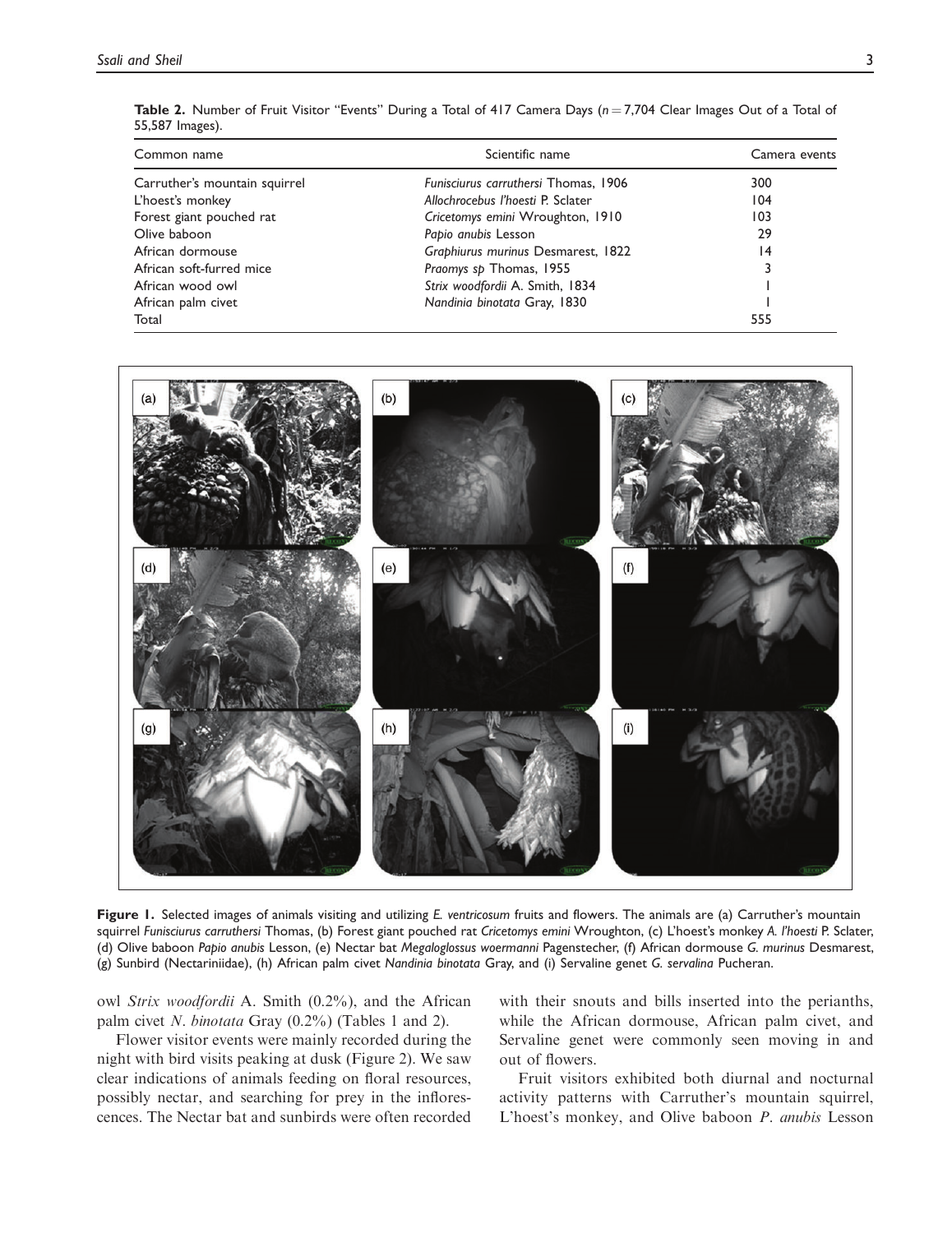

Figure 2. Number of flower visitor "events" with four or more observations (range  $= 1-597$ ; see Table 1) versus time of day during a total of 11,241 camera hours. G. servalina ( $n < 4$  "events") was observed between 19:00 and 20:00 hours.

observed during daytime, while the African dormouse, Forest giant pouched rat, and African soft-furred mice Praomys sp were observed at night (Figure 3). Several animals were recorded holding and eating fruits (see Figure 1). Monkeys and baboons also appeared to be touching and smelling fruits to gauge if they were ripe. They often plucked the fruits (sometimes more than one finger at a time), placed them in the mouth, and used their teeth to remove the skins. The larger rodents (i.e., Carruther's mountain squirrel and Forest giant pouched rat) appeared to first nip off the tip of the fruits and then fill their often distended cheeks with pulp and seeds. The African wood owl and the African palm civet may have been seeking prey (Figure 1 and Table 2).

# **Discussion**

Our study is the first to describe the animals visiting African wild bananas. Our data show that bats and sunbirds form the bulk of flower visitors, while primates and rodents are the most common fruit visitors. Flower visitors are likely involved in pollination, while fruit visitors likely help deposit seeds away from the parent crown thereby reducing seed mortality (Janzen, 1970; Liu, Li, Wang, & Kress, 2002; Nyiramana, Mendoza, Kaplin, &



Figure 3. Number of fruit visitor "events" with four or more observations (range  $= 1-300$ ; see Table 2) versus time of day during a total of 6,987 camera hours. Praomys sp, S. woodfordii, and N. binotata ( $n < 4$  "events") were observed between 21:00 and 01:00, 00:00 and 01:00, and 20:00 and 21:00, respectively.

Forget, 2011). We also found that flower visitors were mainly nocturnal, while fruit visitors exhibited both diurnal and nocturnal activity patterns. This indicates that E. ventricosum can sustain a diverse faunal community with some temporal segregation. Given our observations it seems reasonable to suppose that these species help maintain pollinators (especially bats and sunbirds) and seed dispersers that can themselves support other species. For example, the Nectar bat and sunbirds are recognized pollinators for a wide range of plants including Kigelia africana, Nuxia congesta, Albizia gummifera, Musa sp., Dalbergia sp., and Anthocleista vogelii (Fleming & Muchhala, 2008; Fujita & Tuttle, 1991; Nsor, 2015; Weber, Kalko, & Fahr, 2009). Few studies have determined what limits the abundance of these animals, but one multisite evaluation of banana (Musa spp.) pollinating bat species in tropical Brazil has shown that their abundance is positively correlated to local food resources (Luz, Costa,  $&$  Esbérard, 2015). We suspect that dormice too may play a role in pollen transfer and pollination—and noting that the role of such rodents in pollination has been widely overlooked (Ratto et al., 2018)—this indicates the need for further study (see e.g., Biccard & Midgley, 2009).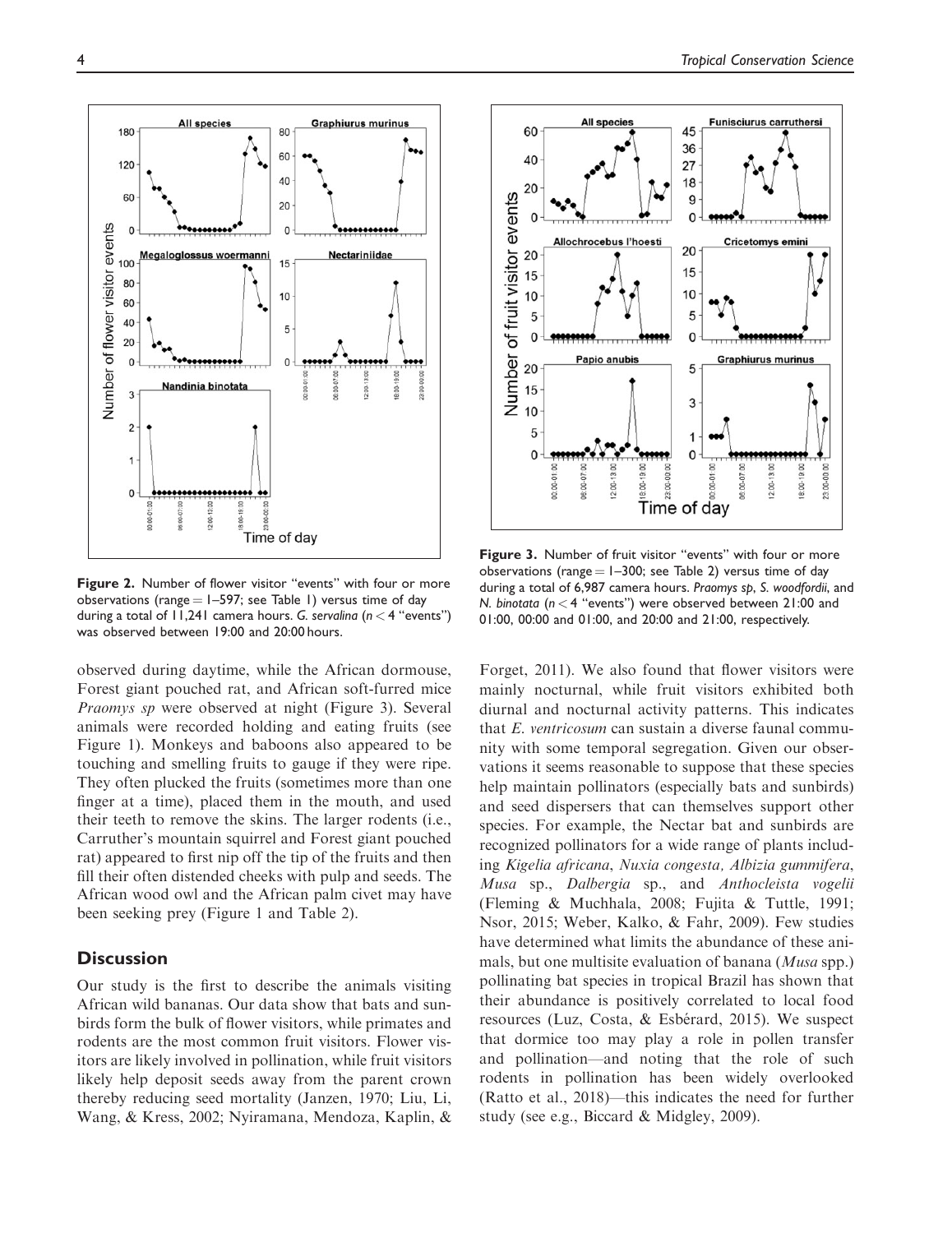Since E. ventricosum produce flowers and fruits yearround (like most true bananas), and are visited when other flowers and fruits are scarce, we infer that these plants can support species dependent on sustained access to such resources. Our observations suggest that more animals tend to visit the plants during the dry season compared with the wet season—which likely reflects the lower abundance of other similar food resources in this period. Trees bearing fleshy fruits tend to be scarce during or at the beginning of the dry season—a trend observed for selected fruiting species in both Bwindi and the nearby Nyungwe National Park (Adamescu et al., 2018; Polansky & Robbins 2013; Sun et al., 1996). Like fig trees *(Ficus spp.)* in many lowland forests, *E.* ventricosum has passed the initial evaluation given its use by a number of other species and thus has the potential to be viewed as a "keystone species" (see Diaz-Martin et al., 2014; Gautier-Hion & Michaloud, 1989; Lambert & Marshall, 1991; Mills, Soulé, & Doak, 1993; Peres, 2000; Terborgh, 1986). In Bwindi, there are some other tree species, including Ficus densistipulata De Wild., Psychotria mahonii C. H. Wright, and Myrianthus holstii Engl. that exhibit low seasonal fluctuation in fruit availability (none are common, e.g., M. holstii occurs at a density of just a few stems  $ha^{-1}$ , see Kissa & Sheil, 2012) and may together with E. ventricosum support frugivores during periods of scarcity (see the online supplementary material of Polansky & Robbins, 2013). E. ventricosum has thus passed our initial screening that aimed to assess if it might have some properties expected for a keystone species. Further more comprehensive evaluations would be needed to formalize this result and demonstrate that other species would be reduced or lost if E. ventricosum were absent (see e.g., Peres, 2000). Managers, however, may be more interested in simply using these plants to bolster food for valued pollinators and frugivores and to perhaps support forest recovery (see later and Supplemental Material).

E. ventricosum plants may benefit a broader range of species than we observed—for example, observations elsewhere have shown that primates will often avoid some food species for long periods but still rely on them when other preferred foods are unavailable (Marshall & Wrangham, 2007). While neither gorillas nor chimpanzees nor elephants visited our selected plants during the study, we believe all three would find them attractive food resources as all these animals occasionally seek out and damage banana plants (Musa spp.) in neighboring fields (various local people's personal communication and F. S. and D. S., personal observation).

# Implications for Conservation

Our study and others in tropical and temperate regions (e.g., Burton et al., 2015; Krauss, Roberts, Phillips, &

Edwards, 2018; Steen, 2017) show how camera traps can help characterize ecological processes and species. While such data are insufficient to rigorously determine "keystone functions," they provide useful indications. Indeed, given the improving affordability, reliability, and accessibility of camera traps along with our profoundly limited knowledge of most species and interactions, it is important to examine the opportunities that are now possible through the simple application of such tools (Burton et al., 2015; Sheil, Mugerwa, & Fegraus, 2013). We encourage efforts to explore these opportunities.

Our observations indicate that E. ventricosum benefits a range of species, even when flowers and fruits are otherwise scarce. We believe that establishing E. ventricosum in disturbed landscapes through field-grown suckers or seedlings (see e.g., Katende et al., 1995; Tripathi, Matheka, Merga, Gebre, & Tripathi, 2017) would bolster ecological activity and conservation value and may facilitate forest recovery. Furthermore, other herbaceous species that sustain flower and fruit resources in other sites (e.g., many Musaceae and other Zingiberales) are prime contenders for providing similar valuable ecological roles and thus for protection and restoration (see e.g., Liu et al., 2002; Marod, Pinyo, Duengkae, & Hiroshi, 2010).

#### Acknowledgments

The authors are grateful to the Institute of Tropical Forest Conservation staff and field assistants for their help with data collection. Badru Mugerwa helped set the cameras and kindly shared weather data for Bwindi. The authors also thank Erik Meijaard, Miriam van Heist, and the reviewers for valuable suggestions on earlier drafts.

#### Declaration of Conflicting Interests

The author(s) declare no potential conflict of interest with respect to the research, authorship and/or publication of this article.

### Funding

The author(s) disclosed receipt of the following financial support for the research, authorship, and/or publication of this article: The authors would like to thank the MacArthur Foundation for their grant "Sustaining and Strengthening Conservation Capacity by Anticipating and Preparing for Change in the Greater Virunga Landscape" (Grant no. 19722) awarded to ITFC which helped support F. S.'s position as a Research Officer at the Institute of Tropical Forest Conservation research station.

# ORCID iD

Fredrick Ssali <https://orcid.org/0000-0002-1767-4170> Douglas Sheil **D** <https://orcid.org/0000-0002-1166-6591>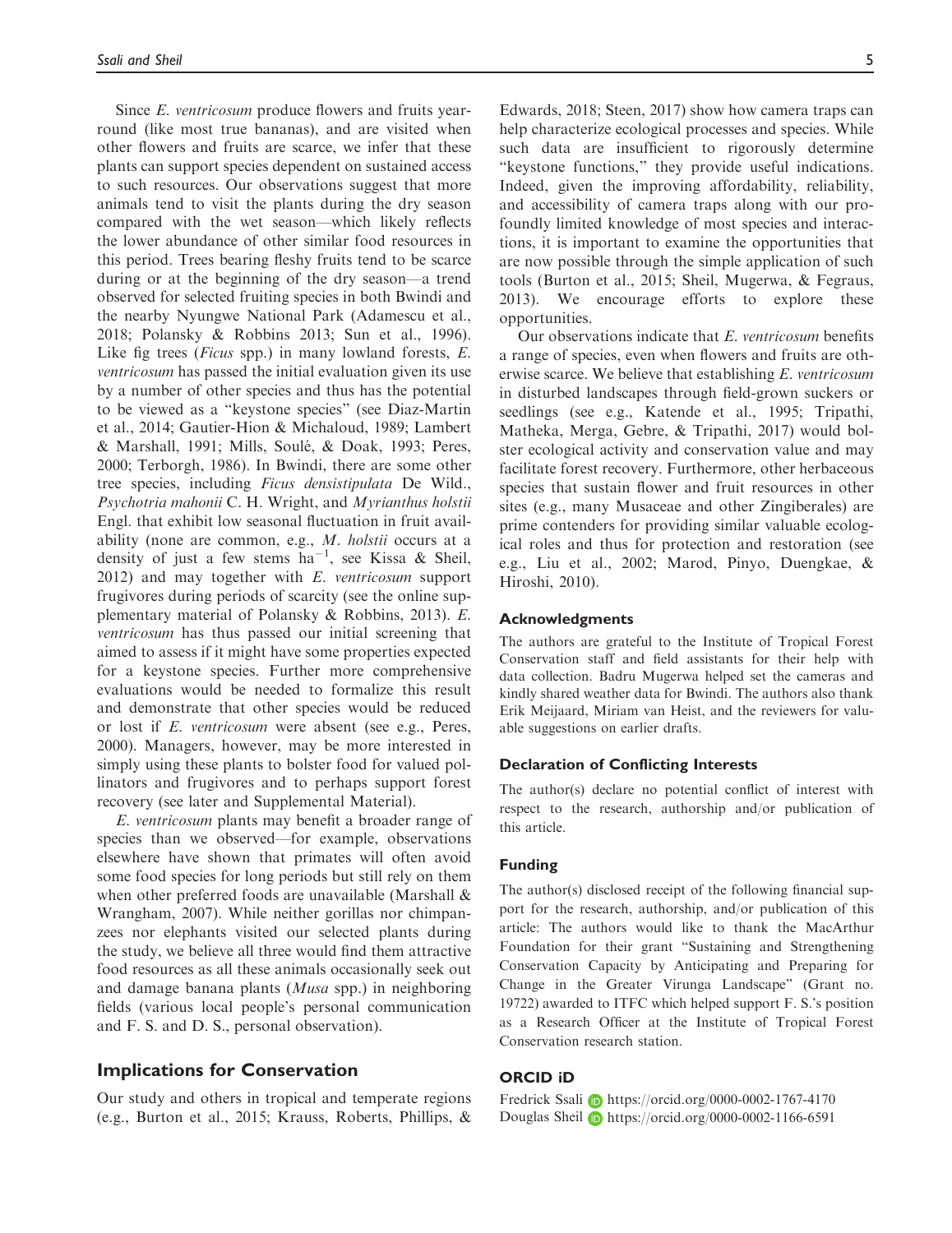#### Supplementary Material

Supplementary material for this article is available online.

### References

- Adamescu, G. S., Plumptre, A. J., Abernethy, K. A., Polansky, L., Bush, E. R., Chapman, C. A., ... Beale, C. M. (2018). Annual cycles are the most common reproductive strategy in African tropical tree communities. Biotropica, 50, 418–430.
- Babaasa, D., Eilu, G., Kasangaki, A., Bitariho, R. and McNeilage, A. (2004). Gap characteristics and regeneration in Bwindi Impenetrable National Park, Uganda. African Journal of Ecology, 42, 217–224.
- Baker, R., & Simmonds, N. W. (1953). The genus Ensete in Africa. Kew Bulletin, 8, 405–416.
- Biccard, A., & Midgley, J. J. (2009). Rodent pollination in Protea nana. South African Journal of Botany, 75, 720–725.
- Birmeta, G. (2004). Genetic variability and biotechnological studies for the conservation and improvement of Ensete ventricosum (PhD thesis). Swedish University of Agricultural Sciences, Sweden.
- Bizuayehu, T. (2008). On Sidama folk identification, naming, and classification of cultivated enset (Ensete ventricosum) varieties. Genetic Resources and Crop Evolution, 55, 1359–1370.
- Burton, A. C., Neilson, E., Moreira, D., Ladle, A., Steenweg, R., Fisher, J. T., ... Boutin, S. (2015). Wildlife camera trapping: A review and recommendations for linking surveys to ecological processes. Journal of Applied Ecology, 52, 675–685.
- Butynski, T. M. (1984). Ecological survey of the impenetrable (Bwindi) forest, Uganda, and recommendations for its conservation and management. Ministry of tourism and wildlife, Kampala.
- Cheesman, E. E. (1947). The classification of the bananas. Kew Bulletin, 2, 97–117.
- Diaz-Martin, Z., Swamy, V., Terborgh, J., Alvarez-Loayza, P., & Cornejo, F. (2014). Identifying keystone plant resources in an Amazonian forest using a long-term fruit-fall record. Journal of Tropical Ecology, 30, 291–301.
- Fleming, T. H., & Muchhala, N. (2008). Nectar-feeding bird and bat niches in two worlds: Pantropical comparisons of vertebrate pollination systems. Journal of Biogeography, 35, 764–780.
- Fujita, M. S., & Tuttle, M. D. (1991). Flying foxes (Chiroptera: Pteropodidae): Threatened animals of key ecological and economic importance. Conservation Biology, 5, 455–463.
- Fuller, D., & Madella, M. (2009). Banana cultivation in South Asia and East Asia: A review of the evidence from archaeology and linguistics. Ethnobotany Research and Applications, 7, 333–351.
- Garedew, B., Ayiza, A., Haile, B., & Kasaye, H. (2017). Indigenous knowledge of enset (Ensete ventricosum (Welw.) Cheesman) cultivation and management practice by Shekicho people, southwest Ethiopia. Journal of Plant Sciences, 5(1), 6–18.
- Gautier-Hion, A., & Michaloud, G. (1989). Are figs always keystone resources for tropical frugivorous vertebrates? A test in Gabon. Ecology, 70, 1826–1833.
- Ghazoul, J., & Sheil, D. (2010). Tropical rain forest ecology, diversity, and conservation. New York, NY: Oxford University Press.
- Howard, P. C. (1991). Nature conservation in Uganda's tropical forest reserves. Gland, Switzerland: International Union for Conservation of Nature.
- International Union for Conservation of Nature. (1994). World heritage nomination—Bwindi Impenetrable National Park, International Union for the Conservation of Nature and Natural Resources. Gland, Switzerland: Author.
- Janzen, D. H. (1970). Herbivores and the number of tree species in tropical forests. American Naturalist, 104, 501–528.
- Kasangaki, A., Bitariho, R., Shaw, P., Robbins, M., & McNeilage, A. (2012). Long-term ecological and socioeconomic changes in and around Bwindi Impenetrable National Park, south-western Uganda. In A. Plumptre (Ed.), The ecological impact of long-term changes in Africa's rift valley (pp. 106–124). New York, NY: Nova Science Publisher.
- Katende, A. B., Birnie, A., & Tengnäs, B. (1995). Useful trees and shrubs for Uganda. Nairobi, Kenya: Regional Soil Conservation Unit, Swedish International Development Cooperation Agency.
- Kattan, G. H., & Valenzuela, L. A. (2013). Phenology, abundance and consumers of figs (Ficus spp.) in a tropical cloud forest: Evaluation of a potential keystone resource. Journal of Tropical Ecology, 29, 401–407.
- Kissa, D. O., & Sheil, D. (2012). Visual detection based distance sampling offers efficient density estimation for distinctive low abundance tropical forest tree species in complex terrain. Forest Ecology and Management, 263, 114–121.
- Krauss, S. L., Roberts, D. G., Phillips, R. D., & Edwards, C. (2018). Effectiveness of camera traps for quantifying daytime and nighttime visitation by vertebrate pollinators. Ecology and Evolution, 8, 9304–9314.
- Lambert, F. R., & Marshall, A. G. (1991). Keystone characteristics of bird-dispersed Ficus in a Malaysian lowland rain forest. Journal of Ecology, 79, 793–809.
- Lejju, J. B., Robertshaw, P., & Taylor, D. (2006). Africa's earliest bananas? Journal of Archaeological Science, 33, 102–113.
- Liu, A.-Z., Li, D.-Z., Wang, H., & Kress, W. J. (2002). Ornithopilous and chiropterophilous pollination in Musa itinerans (Musaceae), a pioneer species in tropical rain forests in Yunnan, SW China. Biotropica, 34(2), 254–260.
- Luz, J. L., Costa, L., & Esbérard, C. (2015). Changes in food resource and bat abundance in banana plantations. Oecologia Australis, 19, 244–260.
- Marod, D., Pinyo, P., Duengkae, P., & Hiroshi, T. (2010). The role of wild banana (Musa acuminata Colla) on wildlife diversity in mixed deciduous forest, Kanchanaburi province, Western Thailand. Kasetsart Journal of Natural Science, 44, 35–43.
- Marshall, A. J., & Wrangham, R. W. (2007). Evolutionary consequences of fallback foods. International Journal of Primatology, 28, 219–1235.
- Meijaard, E., & Sheil, D. (2012). The dilemma of green business in tropical forests: How to protect what it cannot identify. Conservation Letters, 5, 342–348.